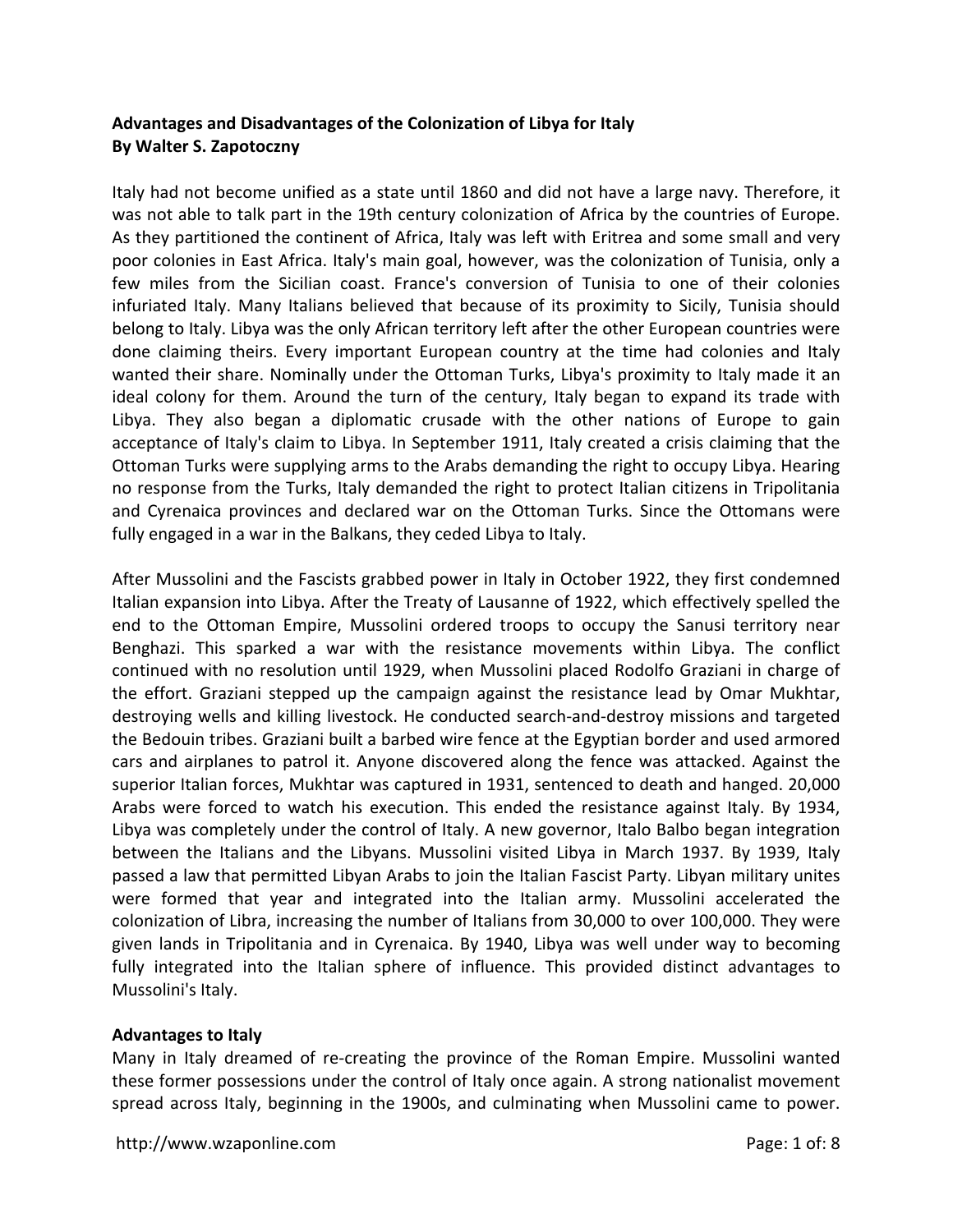The nationalists, calling themselves irredentists, called for the expansion of the Italian Empire. The idea of a new Roman Empire began with the areas adjacent to Italy and spread to include Tunisia and Libya. The Italian press wrote about the old Roman Empire, further fueling the cries for expanding Italy's territory. In *Italian Colonial Policy in North Africa*, Schanzer described the government position:

Italy knows her duty as a colonizing power, the duty of endeavoring to reconcile the supreme necessity of colonization with the vital needs of the indigenous populations, and of limiting the use of force and coercion to absolute necessity...the Italy of today wishes to develop her African possession for the benefit not only of the home‐land but also of the subject populations and of humanity as a whole.

They suggested that Tunisia and Libya rightfully belonged to Italy. Mussolini's desired to make Libya an example of Italian expansion and colonization. Mussolini believed the large investments in Libya would make it the bread basket of the Italian empire, much as it was during the Roman Empire. This would prove to the world that his grand worked. Mussolini referred to Libya as the "Fourth Shore." The term implied that the Italian colonization of Libya would add to and become a partner of Italy's other three shores ‐ Sicilia, the Tyrrhenian and the Adriatic. Libya was to be Italy's jewel in this new empire. Mussolini's plan was to create a viable infrastructure that would guarantee Italy's security and make it a power in the region equal to Spain and France.

The increase of trade and tourism were other reasons for Italy's colonization of Libya. Located in Northern Africa and bordering the Mediterranean Sea, Libya had large ports that traded with Europe, India and the countries along the Mediterranean. The recently completed Suez Canal made trade more efficient. The Mussolini government made large investments in the Libyan economy and in transportation. These investments included the improvement of roads, railways and port facilities. These improvements made it cheaper to get goods to market. Additionally, improvements in irrigation improved the crop yields. A majority of the land was used for growing olives, wheat and grapes. The Libyan Colonization Society, an Italian state corporation, managed and encouraged the establishment of olive orchards. Italian investments in raw material extraction were a further benefit to the Italian war economy. Government plans for the development of Libya mirrored those of the towns built across Italy in the 1930s. Mussolini regarded the settlements in Libya as solutions to Italy's poverty through economic development. Mussolini praised the positive effects the Italian settlers had on the hygiene and modernization of the Libyan people. Through the promotion of economic activity, the government was building a labor force that would contribute to Italy's economy. Tourists were encouraged to visit Libya. The tourist system reached a high level as a result of the modernization program of Italo Balbo, Libya's governor. The construction of roads and public services helped create a well‐organized and efficient tourism system.

A third reason for Italy's colonization of Libya was the formation of colonies where native Italians could move and reduce the overpopulation and unemployment in the south of Italy. Mussolini planned to turn Libya into a political and ethnic extension of Italy. In 1938,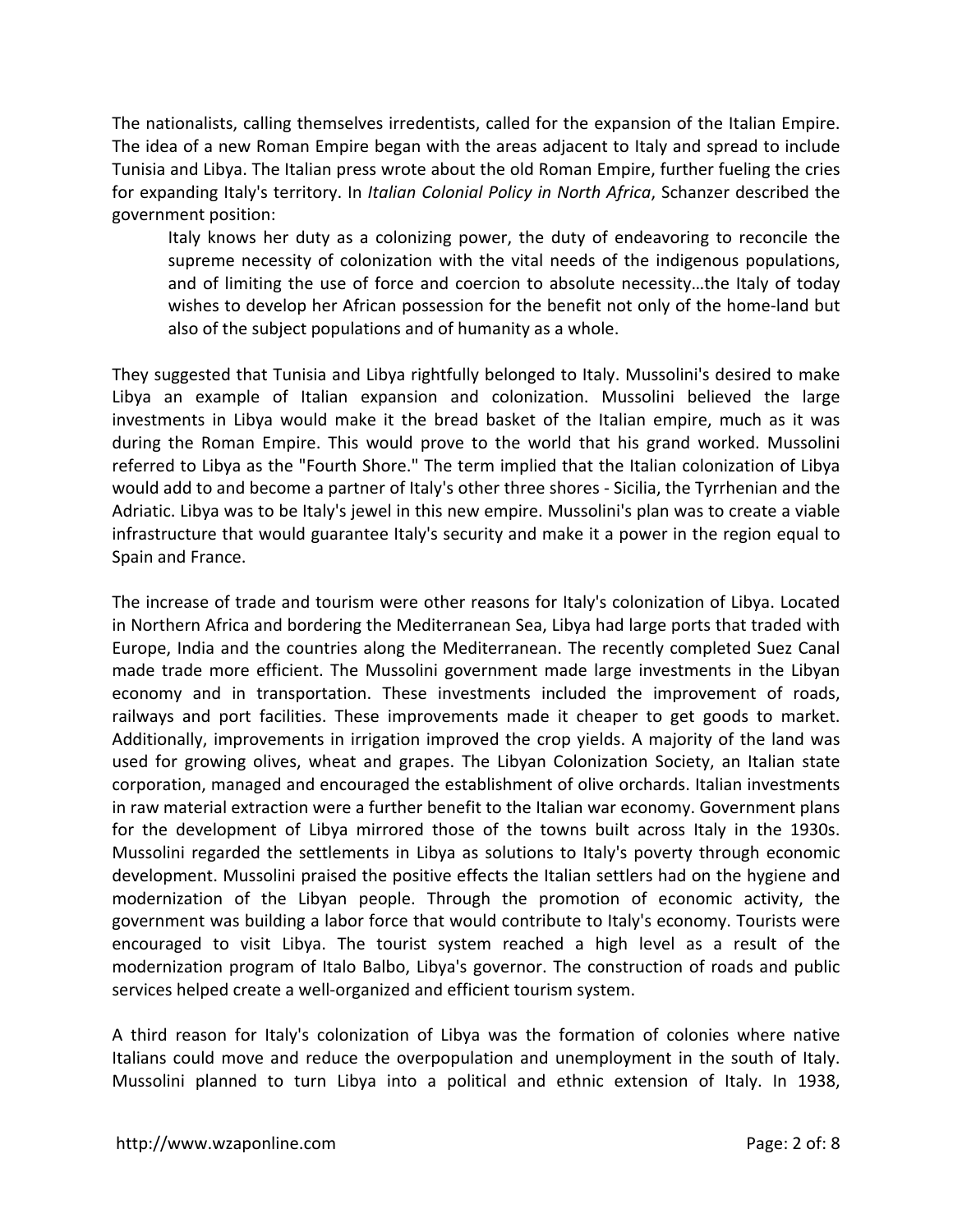immigration was accelerated and Italians began settling in Tripoli and Benghazi on the Libyan coast. Libya was officially integrated into the Italian government structure on January 9, 1939. In October 1938, Italo Balbo organized the first large movement of people from the Italian peninsula to Libya. 20,000 colonists called the Ventimilli were part of the huge convoy. More colonists were soon to follow. By 1940, the government claimed that over 110,000 Italians had migrated to Libya. This represented about 15 percent of the population of the country. Mussolini's goal was to populate Libya with 500,000 Italians by the 1960s. In the 1930s, Italy had a large peasant population. The prospect of owning land was very attractive to the poor of southern Italy. The new settlers were given the land most suitable for agriculture. The new farmers cultivated their new plots that had been part of the desert for centuries. In addition, twenty six separate villages where developed for the farmers to occupy. Mussolini's idea was to transform the Libyan land into an ideal Fascist way of life. These villages would also prove to the world that Italy's fascist programs were successful. The settles that were chosen to migrate to Libya were carefully selected so that they would fit the mold of Mussolini's Fascism. They had to have a peasant background and be capable of working the land.

#### **Disadvantages to Italy**

The Italian colonization in Libya offered a few Italians new opportunities, but for the majority, both in the colony and at home, Libya was always a tremendous economic burden.

Due to the very difficult conditions and obstacles to agriculture, the successful undertakings during the early periods of colonization were supported with large land grants and funded with private investment. The continued success of Libyan colonization depended on a large and prolonged investment that Italy found difficult to afford. Italy was expanding and attempting to build a new empire. These funds could have been used elsewhere towards that effort. Italy's total colonization budget for 1937‐1938, for example, totaled about 12.5 percent of the total government budget. In *Italo Balbo and the Colonization of Libya* Claudio Segre writes:

The colonies contributed only a small fraction, usually about one‐third. The rest had to be made up through special taxes levied at home and through a steadily declining standard of living for the majority of Italians. Balbo must have been well aware of the enormous expenditure in Libya because his technical advisers were always concerned with explaining the spiraling costs of the projects. As they frankly admitted in one report, 'Such high costs may raise doubts about the advisability of carrying out the programs. However, the report argued, the costs had to be seen in perspective; in part they were high because the Italians were starting with nothing.

Another problem for the Mussolini government was issue of property ownership by the new Italian settlers. Gary Fowler describes this problem in the *Annals of the Association of American Geographers*:

Although Italians proclaimed that peasant agricultural colonization heralded a new era in African development, the settlements faced serious problems. First, the length of the initial stages of tenancy could not be regulated by law. The colonists were destitute and generally ignorant of the capabilities of their new land, yet the contracts obligated them to purchase the farms according to a set price in a given time with products from a prescribed land use system. Second, plans assumed that the land in each settlement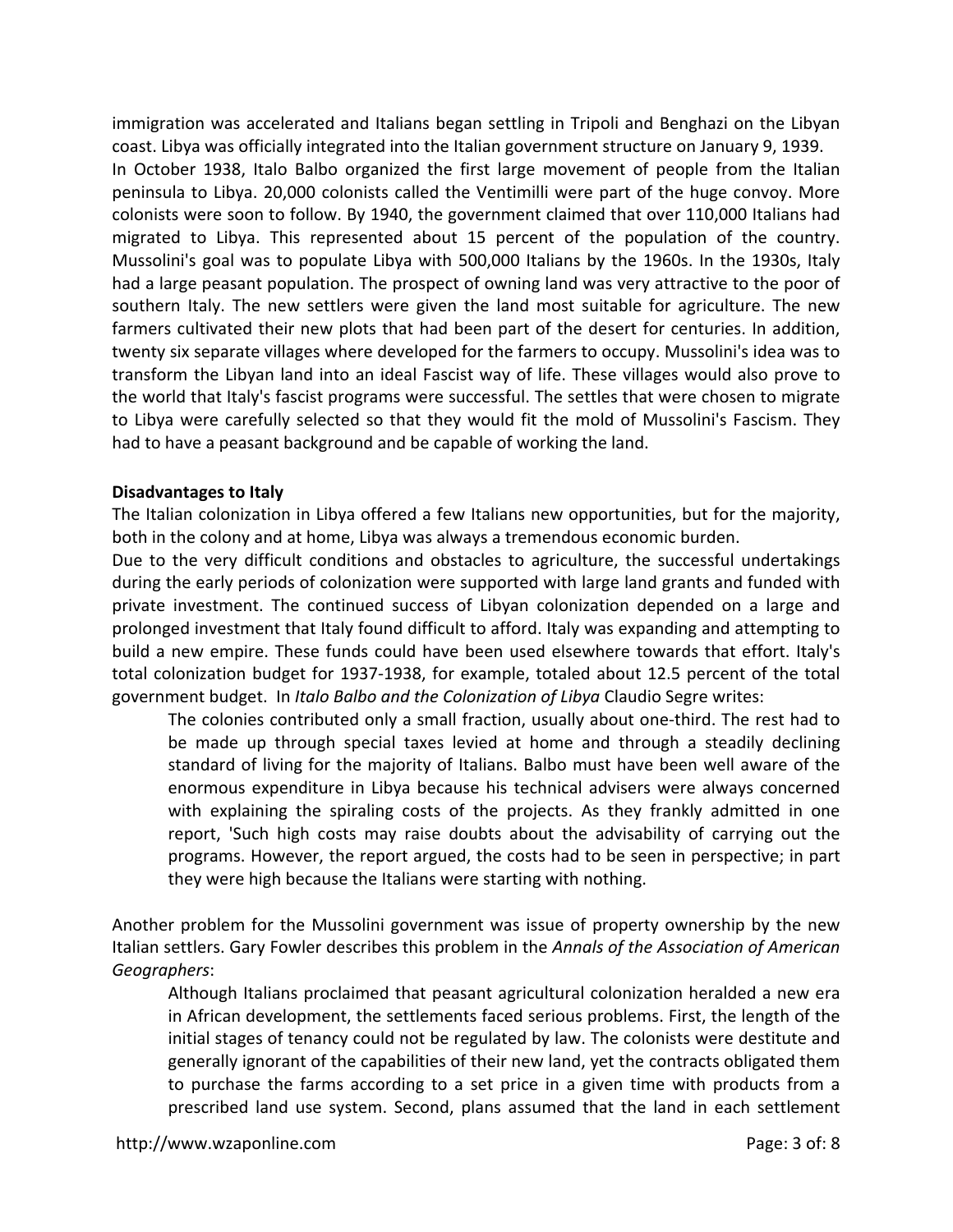was uniform in quality. This was unrealistic, as variations in farm productivity soon were apparent. Finally, the company monopoly on marketing restricted the colonists' access to a local market which, because of the war, was lucrative. The state's objective was to secure the settlement of Italian peasant proprietors at any cost. But the families faced the possibility that they might be in perpetual salaried labor.

An additional disadvantage for Italy of the colonization of Libya was the way the Italians occupation was viewed by the Libyan people. This view caused resistance and problems for the Italian colonization of Libya form years. While Italy and Mussolini dreamed of returning to the days of the Roam Empire, where North Africa was in the sphere of influence of Italy, the Libyan people did not see it that way. Resistance to Italian occupation would continue from 1911, through Mussolini's rise to power, until 1932. Libyan resistance was especially strong in the Cyrenaica area of Libya. The Italian occupiers were frustrated by the resistance and deported many resistance leaders and several thousand followers to Italy. The whole population of Cyrenaica's Jabal region was sent to Italy. The Italians could not understand why the Libyans resisted their occupation, so in the late 1920s they forced anyone who supported the resistance into concentration camps. By early 1921, the Italian governor in Tripolitania had lost patience with the Libyans and attacked Libyan towns. In March 1922, negations broke off with Libyan leaders after the national Reform Association refused to discuss the regions of Tripolitania and Cyrenaica separately. It was obvious to all that conflict would follow. Between 1930 and 1933, the Italians opened sixteen camps in the Cyrenaica area. Approximately half of the population of eastern Libya, about 100,000 people, was taken to the camps. In 1931, the Mussolini government built over 160 miles of barbed wire fence along the border with Egypt in order to stem the flow of supplies to the resistance. Most of camp inhabitants were farmers and herders who lost their animals as a result of internment. Forty percent of the Libyans taken to the camps died. While the Italians believed they were doing what was necessary to control resistance to colonization, they created hatred by the Libyans and tied up Italian forces and resources for twenty years. The Fascist government of Benito Mussolini could have used those precious forces and resources elsewhere as it expanded and attempted to create a new empire.

### **Advantages to Libya**

Italy's colonization of Libya created some advantages for Libya and some disadvantages. Modern medical care was brought to the country for the first time and improved sanitation in its towns. The agricultural sector saw a boom and its economy and building construction increased significantly. In his paper for the General Stall War Office, Howard Christie wrote:

The Italians started many and varied businesses in Cyrenaica and Tripolitania. These included an explosives factory, railway workshops, Fiat Motor works, various food processing plants, electrical engineering workshops, ironworks, water plants, agricultural machinery factories, breweries, distilleries, biscuit factories, a tobacco factory, tanneries, bakeries, lime, brick and cement works, Esparto grass industry, mechanical saw mills and the Petrolibya Society. Italian investment in her colony was to take advantage of new colonists and to make it more self‐sufficient.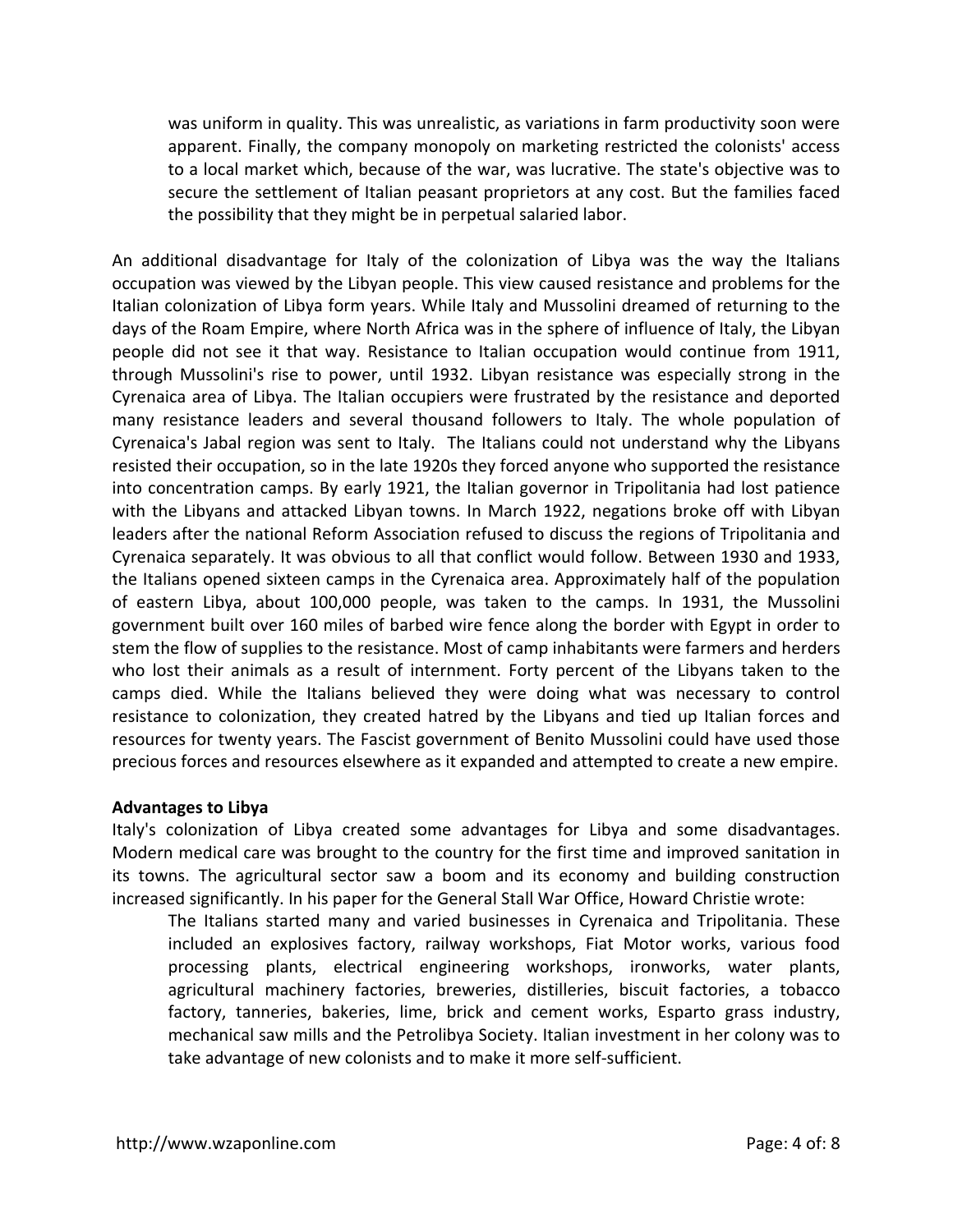Many Libyans were employed in these industries. Freedom for individuals, the sanctity of their homes and property and the right to employment were guaranteed to all Libyans in December 1934. They were also given the right to join civil or military organizations. The Italians build many railroads, with the last one between Tripoli and Benghazi. It was never completed due to the end of World War II.

## **Disadvantages to Libya**

One of the disadvantages of Italian colonization was the use of Italian investments. There were made primarily to promote settlements or for the extraction of raw materials. The Arab Libyans did not benefit much from the schools that were built. They were mainly for the Italian settlers. The jobs created by Italian investment and development projects went to the higher educated Italians, since the Arabs did not receive advanced education. While Mussolini was fond of calling the Libyans "Muslim Italians," there was not much done to directly improve the living conditions of the Arabs. The Italian government's objective was to force the local population from the more fertile lands into the country's baron interior. The land that was seized was grazing lands of the Bedouin tribes. It was bought or just taken and given to the settlers. In *The Force of Destiny: A History of Italy Since 1796*, Christopher Duggan writes:

From 1930 to 1931 during the Pacification 12,000 Cyrenaicans were executed and all the nomadic peoples of northern Cyrenaica were forcefully removed from the region and relocated to huge concentration camps in the Cyrenaican lowlands. Propaganda by the Fascist regime declared the camps to be oases of modern civilization that were hygienic and efficiently run - however in reality the camps had poor sanitary conditions as the camps had an average of about 20,000 Bedouins together with their camels and other animals, crowded into an area of one square kilometer. The camps held only rudimentary medical services, with the camps of Soluch and Sisi Ahmed el Magrun with an estimated 33,000 internees having only one doctor between them. Typhus and other diseases spread rapidly in the camps as the people were physically weakened by meager food rations provided to them and forced labor. By the time the camps closed in September 1933, 40,000 of the 100,000 total internees had died in the camps.

While being promised a voice in their affairs, the reality for the Libyan people was soon to be different. Helen Chapin Metz wrote in her book titled *Libya: A Country Study* the following observations:

Once pacification had been accomplished, Tripoli, Misratah, Benghazi, and Darnah‐‐ which were formally linked as a single colony known as, thus officially, resurrecting the name that Diocletian had applied nearly 1,500 years earlier. Fezzan, designated as South Tripolitania, remained a military territory. A governor general, called the first consul after 1937, was in overall direction of the colony, assisted by the General Consultative Council, on which Arabs were represented. Traditional tribal councils, formerly sanctioned by the Italian administration, were abolished, and all local officials were thereafter appointed by the governor general. Administrative posts at all levels were held by Italians.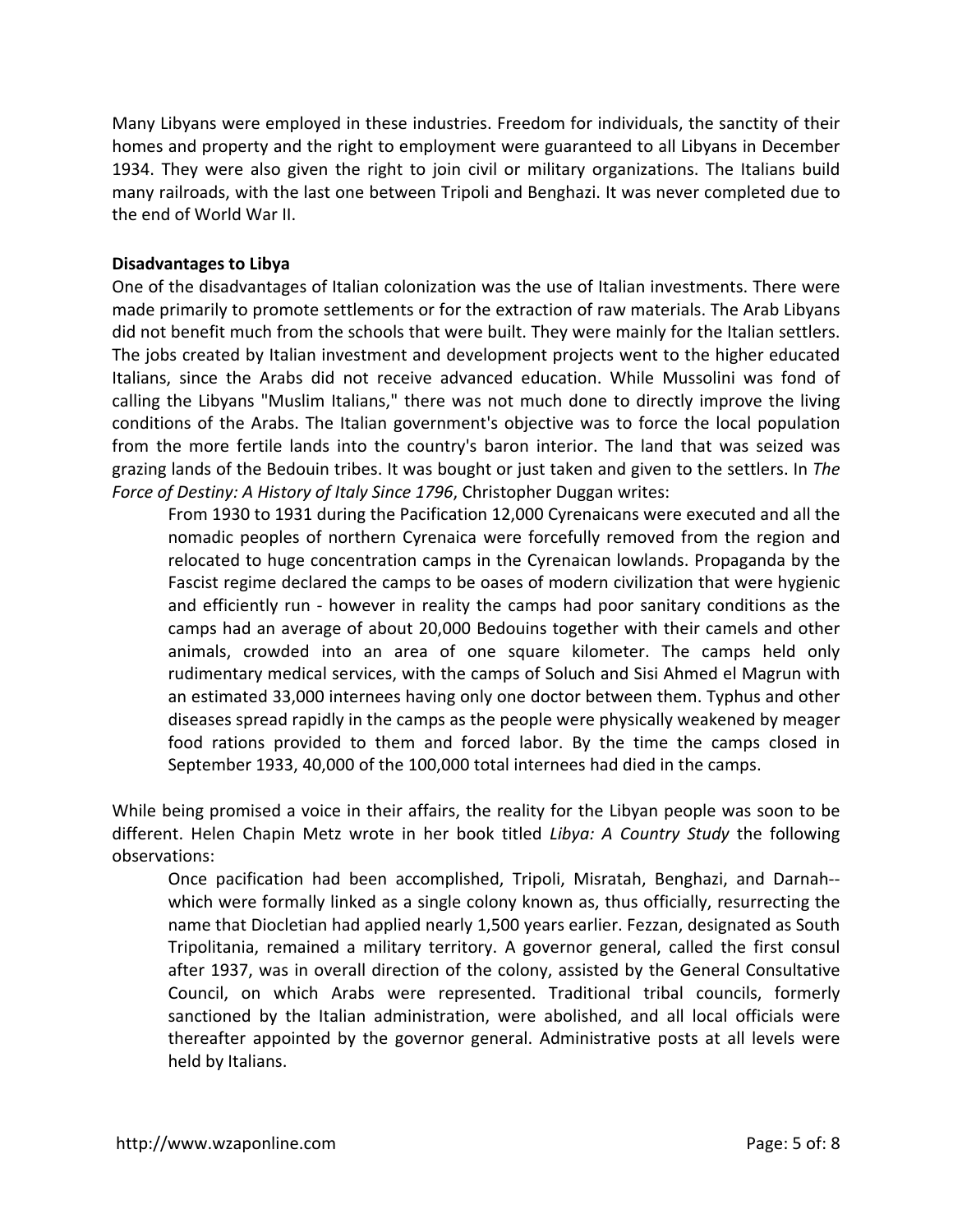Life for the Libyan native was not easy under Italian occupation. They were expected to render the Fascist salute and the youth were expected to participate in Fascist youth groups. When the concentration camps were created in Cyrenaica in the early 1930s, the old or sick that could not walk to the camps were executed along the march. In an effort to dampen resistance, Libyan writers and journalists were not permitted to publish during the entire period of fighting. While Italo Balbo was pro‐Jewish the laws enacted in 1938 placed the Libyan Jews below their Muslim neighbors. The Libyan Jewish population of about 22,000 was permitted to integrate into society without any problems until the arrival of the German Afrika Korps in 1941. After they arrived, the Jews were moved to concentration camps in Libya and placed under Nazi SS control.

### **Conclusion**

Many European countries started to colonize Africa during the 1800s. Italy had unified as a nation late and believed it missed out on the drive for colonization. Italy, especially under Mussolini, believed they had several good reasons to expand. Once France had taken Tunisia, Italy looked to Libya. One principle reason for the colonization of Libya was economics. By controlling Libya, Italy gained natural resources and an ability to expand its agricultural production. Another reason for colonization was political. The Mussolini government believed that by colonizing Libya and making it a successful addition to the new Italian Empire, the powers of Europe would accept Italy as an equal partner. Mussolini believed that without territory in Africa, Italy would be perceived as inferior and other nations would take advantage of Italy. A third reason for Italy's move on Libya was to ease the burden of poverty and unemployment in southern Italy. Mussolini planned for the eventual immigration of 500,000 native Italians settlers to Libya. Perhaps the most important reason for Italy's desire to colonize Libya was nationalism. Italy saw Libya and other countries of Northern Africa as part of the old Roman Empire that rightfully belonged to Italy. By colonizing, they were just returning these countries to the empire where they belonged. Regardless of the reason for colonization, there were many advantages and disadvantages to both Italy and to Libya.

For Italy, the re-creation of the Roman Empire was a source of nationalism and pride. It was something that the nation could rally behind and was an advantage for Benito Mussolini. Mussolini also believed the investments in Libya would make it the bread basket of the new Italian empire, lessening poverty and providing more food to the nation. The increase of trade and tourism in Libya was another advantage for Italy. The migration of Italian settlers from the poor southern areas of Italy to Libya would help to minimize the poverty and unemployment in the area. Libya had large ports that traded with Europe, India and the countries along the Mediterranean. Italy improved the infrastructure of Libya, building railroads and highways to promote trade and tourism. Italy built new villages and exported Fascists ideas to Libya. Mussolini hoped the success on Italy in Libya would be a validation of Italy and his Fascist ideas. For Libya, the Italians brought modern medical care to the country for the first time and improved sanitation in its towns. The agricultural sector saw growth in its economy and building construction increased significantly. The Italians started numerous and diverse businesses in Tripolitania and Cyrenaica. Libyan individuals were guaranteed the sanctity of their homes and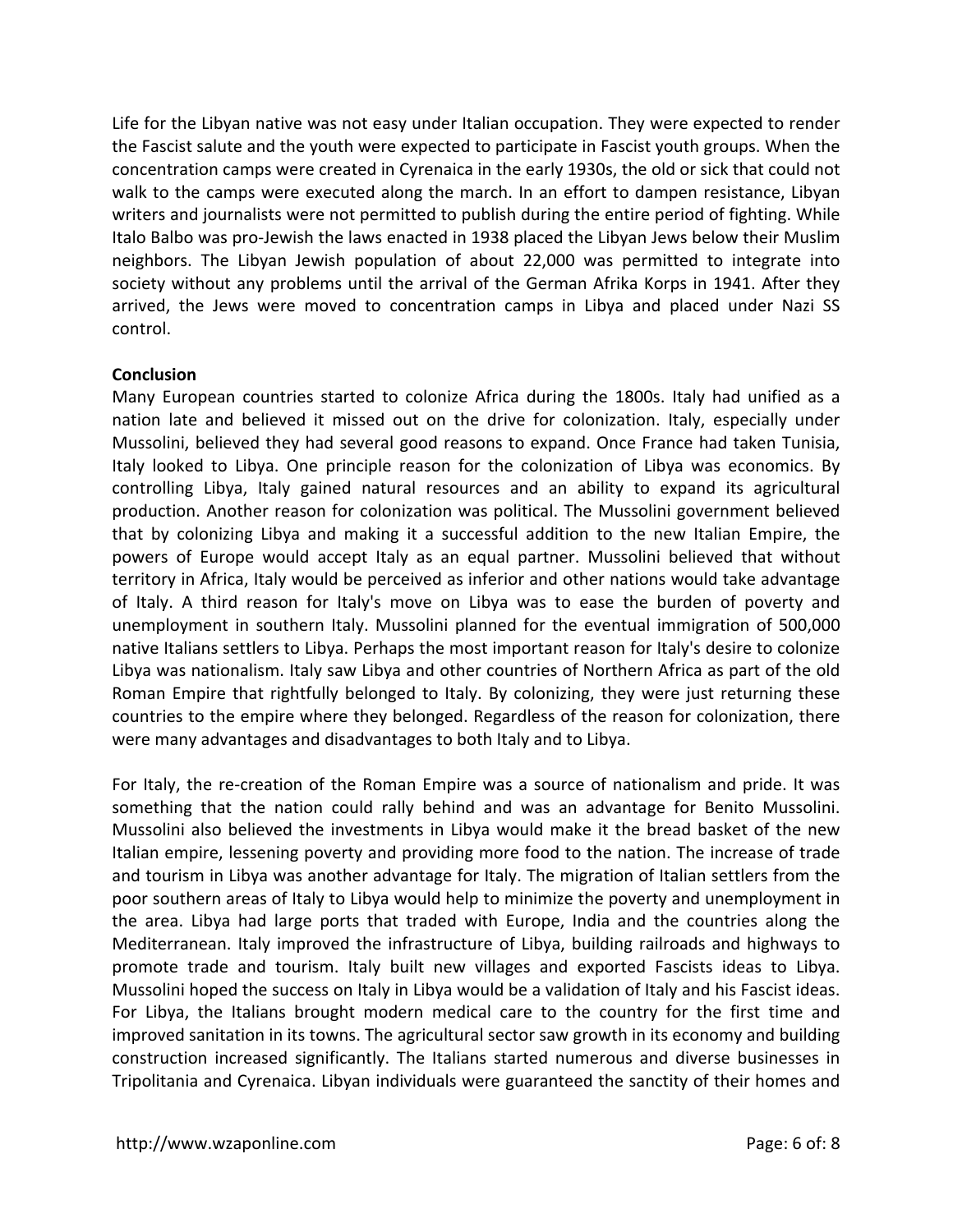property and the right to employment by the Italians. They were also given the right to join civil or military organizations.

A disadvantage for Italy was the cost of colonization. It presented a tremendous economic burden for the Italians at home. Taxes were raised in an effort to cover the costs. Italy's total colonization budget for 1937‐1938, for example, totaled about 12.5 percent of the total government budget. While Italian settlers were promised property, ownership was complicated and tied to productivity. Many settlers wondered if they would always be salaried workers. Perhaps the greatest disadvantage for the Italians as they tried to colonize Libya was the way the Italians occupation was viewed by the Libyan people. The Libyans did not see themselves as citizens of the Roman Empire and resisted for as long as they could. Because of Libyan resistance, resources and troops were required in Libya for twenty years before it finally came under the control of the Mussolini regime. For Libya, the disadvantages of Italian colonization were many. Not only did they lose their country to a foreign nation, the investments made by the Mussolini government were made primarily to promote settlements or for the extraction of raw materials and not to the advantage of the Libyans. As the jobs that were created by the Italians required education, Libyans did not benefit much. Schools were built were mainly for the Italian settlers. The fertile lands of the Bedouin tribes and local population was seized and given to the new Italian settlers. The former Libyan land owners were forces into the country's less productive and baron interior. Men, women and children were marched to concentration camps. Those who were too sick to make it were executed. Over 40,000 Libyans died in Italian concentration camps and countless others lost their life resisting Italian occupation. Libyans, who had served on customary tribal committees, were removed and all local officials were appointed by the Italian governor general. Managerial jobs that were held by Libyans were not held by Italians.

The question of what extent did colonization of Libya have advantages for Italy during Mussolini's rule has been examined in this essay. It is clear that there were some advantages in colonization for Italy. It is also clear that there were many disadvantages for both Italy and for Libya and its people. Mussolini's vision of a new Roman Empire not only placed severe burden on the Italian economy it created adverse conditions for the Libyan people. As one compares the advantages to Italy to the disadvantages to Italy and to Libya, one can conclude that the disadvantages outweigh the advantages of the Italian colonization of Libya.

### **References**

- Ben‐Ghiat, Ruth, Fuller, Mia, Ed. Italian Colonialism (Italian and Italian American Studies). Hampshire, UK: Palgrave Macmillan Ltd., 2005.
- Christie, Howard. "Economic Development of Italian Libya." Washington, DC: General Staff War Office 1939, 165/b.
- Collins, Carole. "Imperialism and Revolution in Libya." MERIP Reports, No. 27 (Apr., 1974): 3‐22.